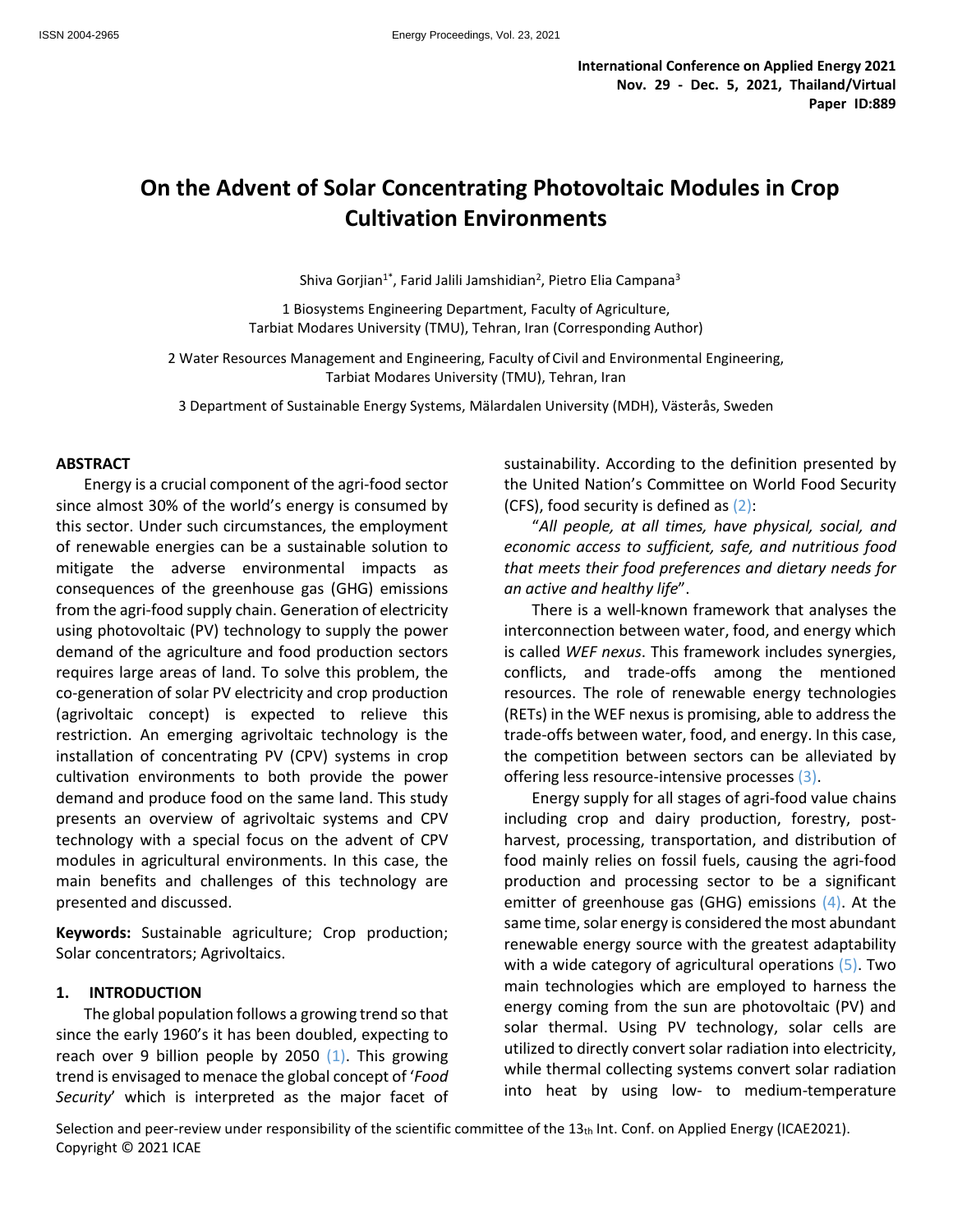collectors or high-temperature concentrators (6). The employment of solar energy technologies (SETs) in agriculture and food production systems enhances reliability, eliminating the heavy reliance of many farm operations on fossil fuels and mitigating the release of GHG emissions to a large extent (7).

### *1.1 The concept of agrivoltaics*

The co-developing of the solar PV electricity generation and crop production on the same land is called '*agrivoltaics*' which was firstly introduced by Dupraz et al.  $(8)$ . In this concept, the solar PV system structures are modified in a way to allow crop production at the same time and on the same land. This idea was firstly proposed by Goetzberger and Zastrow in 1982 (9). In their proposed modification, the PV array was installed at a height of 2 m with increased space between the panels, creating a situation in which excessive shading on the cultivated crops beneath is avoided. A schematic representation of a typical agrivoltaic system installed on an open field is shown in **Figure 1**.



**Figure 1.** Cross-section of a typical agrivoltaic system installed on an open field (10).

There are various criteria that agrivoltaic systems are classified based on including the type of the system (closed or open), type of the structure (interspace/overhead PV, integrated with greenhouses), the tilt of the PV modules (fixed, one-/two-axis tracking), type of the PV modules (opaque, semi-transparent, bifacial) and type of the application (grassland farming, arable farming, horticulture, and aquaculture). According to this classification, agrivoltaic systems can be installed on both open-field farms or integrated with protected crop cultivation greenhouses. Considering the structure, the interspace PV is mainly installed in pasture and arable farming, while overhead PV is more suitable for horticulture.

### *1.2 Benefits and challenges of agrivoltaic systems*

Despite the pass of over three decades from when the concept of agrivoltaic was introduced, this technology is still in the initial phases of development with plenty of room for technical advancements and new sectors of

In this study, the integration of concentrating PV (CPV) modules in agrivoltaic systems is investigated and associated benefits and challenges are introduced. Additionally, main concluding points along with the prospects for implementation of this technology in crop cultivation environments are presented and discussed.

# **2. LIGHT ABSORPTION AND PHOTOSYNTHESIS**

Plants and algae are photosynthetic organisms that utilize electromagnetic radiation from the visible spectrum to drive the synthesis of sugar molecules (14). The energy of specified wavelengths of light is absorbed by special pigments in chloroplasts of plant cells, resulting in a reaction of the molecular chain known as light-dependent reactions of photosynthesis (15). The most desired wavelength of visible light for photosynthesis<sup>1</sup> lies within the blue range (425–450 nm) and red range (600–700 nm). In this regard, those wavelengths of light that fall outside of these ranges are not utilized by most plants, and longer wavelengths can cause heat build-up in plant tissues. Leaves of plants absorb some part of light energy and convert it to chemical energy at the first stage of photosynthesis

utilization. According to Pascaris et al.  $(11)$ , although agrivoltaic systems can offer potential benefits, several obstacles still exist in the way of the adoption of this technology. Some of the main points that should be considered are the long-term productivity of the land with the desired certainty, the potential of the market, and the flexibility requirement for the predesigned system to incorporate different scales. As discussed in this study, these adoption barriers can be handled by precise planning and mutually beneficial land agreements between two participants of the solar and agriculture sector. Agrivoltaic systems have also an effective role in the WFE nexus. In this realm, the plants cultivated beneath the sunshade of PV modules can benefit from effective water/rain redeployment, wind mitigation, temperature deviations protection (12), reduction in evapotranspiration, perfection in soil moisture, security in contrast to climatic uncertainty and risky happenings such as hailstones. Although providing desirable levels of sunlight for the growth of plants is an important concern, under hot climate conditions, high intensity of solar radiation can cause adverse impacts as a consequence of supra-optimal air temperature and low humidity (13).

<sup>1</sup> Photosynthetically active radiation (PAR)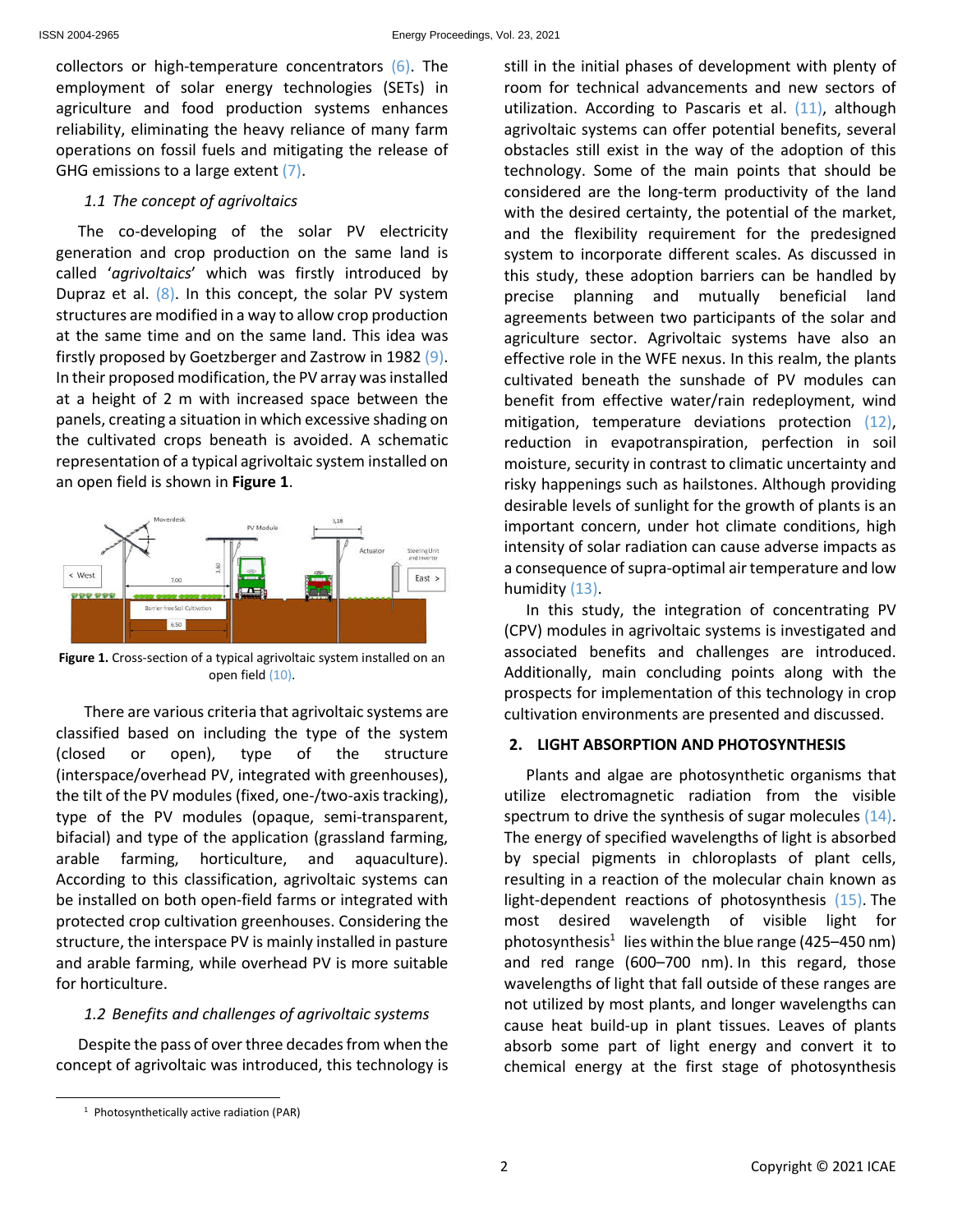during light-dependent reactions. As depicted in **Figure 2**, this chemical energy is stored in carbohydrate molecules which are synthesized from carbon dioxide (CO<sub>2</sub>) and water (H<sub>2</sub>O)  $(16)$ .



**Figure 2.** Photosynthesis process (17).

The photosynthetic efficiency which is equal to the fraction of light that is converted to chemical energy by plants is usually 3-6%, where the remaining portion is primarily dissipated as heat with a very small fraction (1- 2%) which is re-emitted  $(18)$ . It is worthy to be noted that photosynthetic efficiency depends on several parameters including light frequency, light intensity, amount of leaf area that captures the light, temperature, water availability, and the concentration of the  $CO<sub>2</sub>$  in the atmosphere. Comparing with PV modules, the conversion efficiency of light to electricity is approximately between 6-20% (19).

# **3. CONCENTRATING PHOTOVOLTAIC MODULES**

Concentrating photovoltaic (CPV) modules are capable of concentrating a significant number of solar rays on a small PV cell through utilizing lenses or curved mirrors. The Fresnel lenses are amongst the most widelyused owing to their light weight, small volume and relatively low cost. These lenses, basically made of polymethylmethacrylate (PMMA) or silicone on glass (SOG), feature small concentric grooves on their surface which act as prisms to precisely focus the light on the solar cell. On the other hand, curved mirrors, especially parabolic trough or dish concentrators, focus light on solar cells placed at the focal line or point. Reflectivity of the mirror, absorptivity of the receiver, incident angle and tracking error can influence the performance of these systems (20). **Figure 3** shows the schematic of a Fresnel lens and a concentrating mirror used as CPV modules. CPV's cells can convert about 46% of incident solar power to electricity while the rest is often wasted. III-V triple-junction solar cells, made of semiconductor materials on top of each other, have been used commercially in CPV systems to attain efficiencies over 40%. As shown in **Figure 4**, triple cells are usually a combination of Gallium Indium Phosphide (GaInP) in the top layer, Gallium Indium Arsenide (GaInAs) in the middle layer, and geranium (Ge) as the bottom layer.

Miscellaneous materials are used in solar cells to augment efficiency through the capture a larger portion of the solar spectrum (21).



**Figure 3.** CPV modules using; a) Fresnel lens, and b) Point-focus parabolic mirror (22).



**Figure 4.** Triple-junction GaInP/GaInAs/Ge solar cells and their efficient wavelengths (21).

CPVs can be classified in terms of optics, tracking system, concentration factor, and cooling system (**Figure 5**). Regarding optics, refractive (lenses) and reflective (mirrors) systems might be linear or point-focus, proportional to the application. In terms of the tracking system, CPVs are mainly divided into two groups of oneaxis and two-axis, the second of which can trace the sun rays in two directions to hold the CPV module perpendicular to them and attain the maximum incident radiation.

Concentration ratio (CR), often stated in the units of suns, illustrates how far the incident solar radiation flux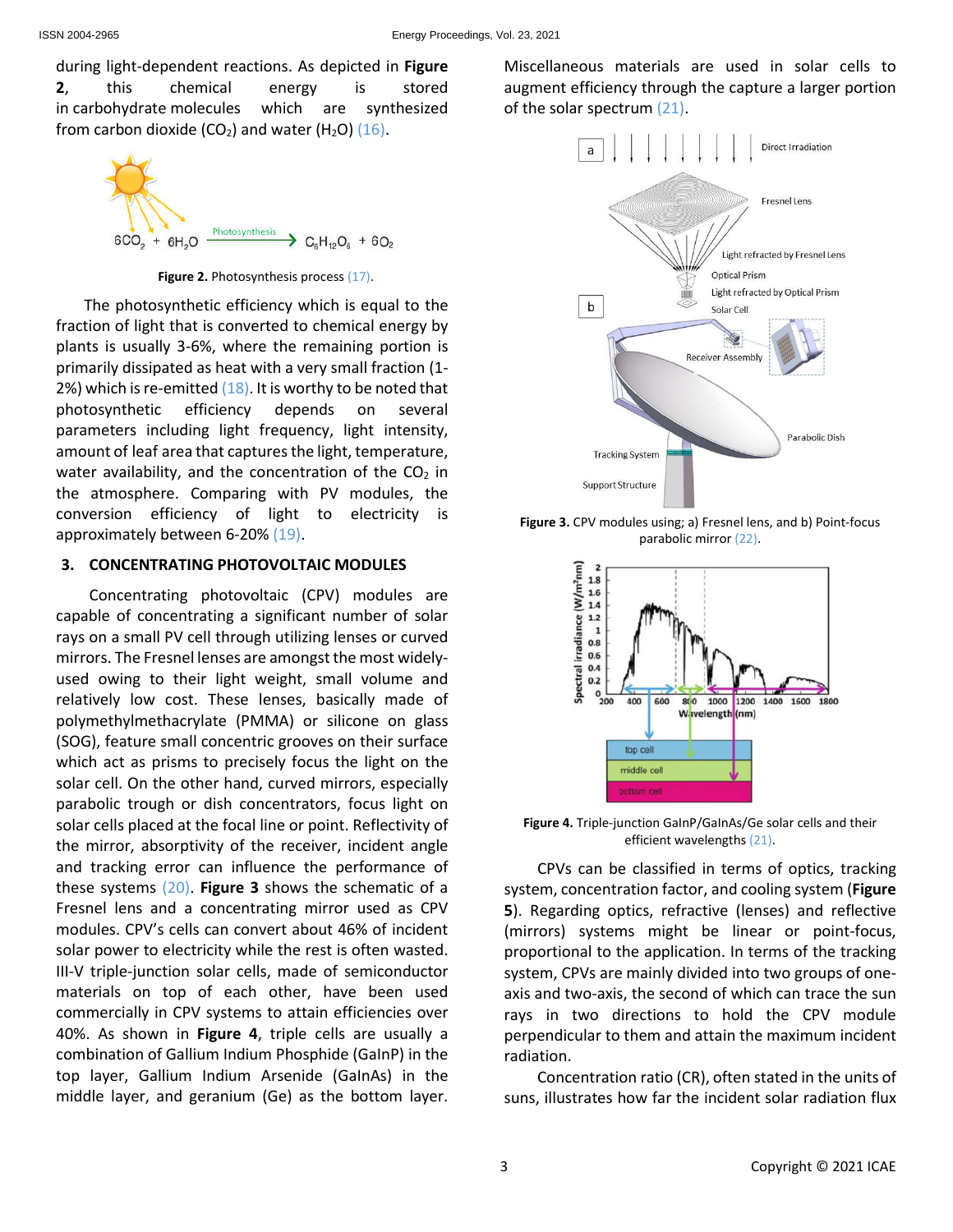rises on solar cells and is categorized into low concentration ( $\leq 10$  suns), medium concentration (10-100 suns), and high concentration (100-2000 suns). Low concentration PV systems (LCPVs) usually employ linearfocus systems like holographic or luminescent and do not require any trackers, whereas medium concentration PV systems (MCPVs) are mostly composed of parabolic trough or linear Fresnel lenses along with a single or dualaxis tracking system (21).



**Figure 5.** CPV classification criteria (21).

Last but not least, high concentration PV systems (HCPVs) with high optical efficiencies need to make use of dual-axis tracking systems and high-efficiency multijunction solar cells. The last two kinds generally have to be accompanied by cooling systems. They are implemented not to allow the fall of PV cell efficiency due to temperature increase over limits and cell degradation. The cooling can be done either passively by using air convection or actively by conduction and a cooling fluid through a heat exchanger. While the former is adopted in MCPVs and needs roughly large areas to dissipate heat with no need of supplement power, the latter such as microchannel heat sinks, heat pipes and impinging jets are commonly utilized in HCPVs and photovoltaic/thermal (PVT) systems to reuse the heat in other applications (22).

# **4. APPLICATIONS OF CPV MODULES IN AGRIVOLTAICS**

CPV modules have to be installed at an elevated height (5 m or higher) to provide sufficient space for crop growth, livestock movement, activities of farmers, and farming machines  $(23)$ . However, the problem of shading on crops might hinder their premium-quality growth. Distinct studies have suggested favorable approaches to undermine this concern, amongst which two solutions are of more efficiency.

The first approach, mostly in open farming lands, uses a parabolic glass panel covered with a multi-layer

polymer dichroitic film which reflects the light in the NIR region on solar cells located in the parabolic local line and transmits the red and blue light which consists the vital wavelength bands for the plant's growth. To elaborate more, these panels merely let pass the photons which are located in the PAR region, namely the blue region in the range of 420-460 nm and the red region in the range of 630-670 nm, as shown in **Figure 6**. Within these two wavelength bands, lie the absorption peaks of *chlorophyll a* and *chlorophyll b* of plants which are fundamental for photosynthesis. Hence, the remaining bands are reflected on solar cells to generate electricity. This selective solar spectrum-splitting technique can not only mitigate the shading problem but also provide crops with higher qualities. Liu et al. (24) implemented the same approach using a polymer film based on  $Ta_2O_5$ ,  $TiO<sub>2</sub>$  and  $SiO<sub>2</sub>$  along with a dual tracking system and reported taller and bulkier plants containing more soluble sugar and higher net photosynthetic rate. Another notable result was a 2-4 ˚C decrease in the temperature at the surface of leaves causing a 26% fall in evaporation of water.



**Figure 6.** a) Schematic and b) Transmitting wavelengths of solar spectrum-splitting technique (24).

In the second approach, which is commonly used for covering the roofs of greenhouses, highly transparent solar-tracking lamellae or Fresnel lenses concentrate the direct sunlight on solar cells located beneath them at the focal point or line for electricity production and transmit the diffuse sunlight to the ground for the growth of crops (**Figure 7**). The daily light requirements of plants vary widely but diffuse sunlight is roughly able to supply most of them (25). Although the diffuse sunlight is shadowless for plants, the tracking of the CPV module creates a dynamic shaded area  $(26)$ . Wu et al.  $(27)$  utilized this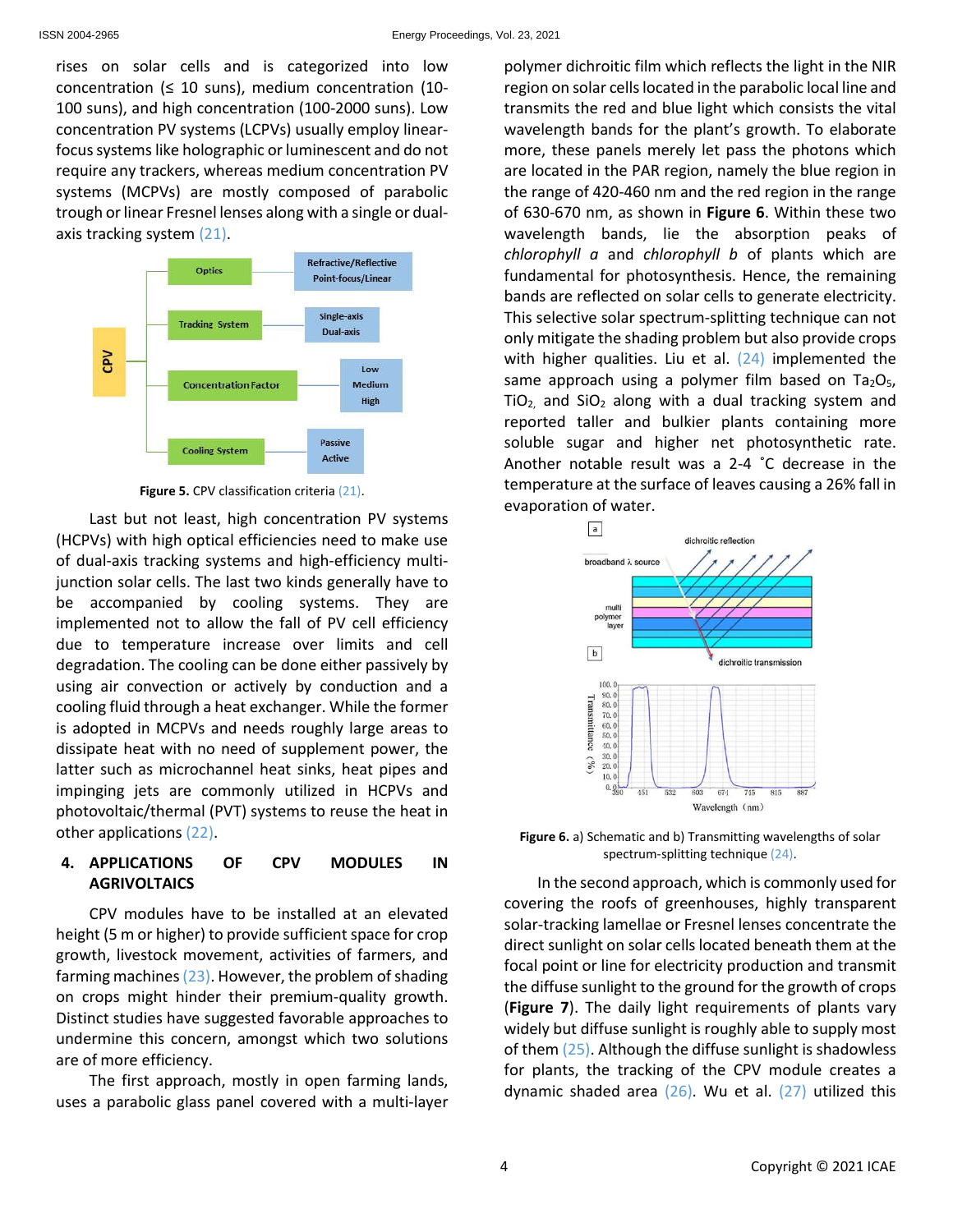system by a row of Fresnel lenses in a Chinese greenhouse and concluded that the maximum power generation efficiency was about 18% while no detrimental change occurred for crops cultivation. In another study, Apostoleris et al. (25) made use of a transparent tracking CPV made of Fresnel lenses along with high-efficiency cells on a greenhouse roof with consideration of light requirements of plants and illustrated that this system not only can generate comparable electricity to normal PV systems, but also it supplies an adequate amount of light for most crops. Furthermore, Sonneveld et al. (28) carried out a research on retaining the heat load of a greenhouse low by using an absorption cooler employing a Fresnel CPV module on its roof, and finally showed that cooling a greenhouse can result in a 90% fall in water consumption required for cultivation.



**Figure 7.** a) Schematic of a highly transparent CPV module, and b) CAD drawing of two point-focus and linear CPVs using Fresnel lenses in a greenhouse (29,30).

## **5. CONCLUSIONS AND PROSPECTS**

The main focus of this study is to provide an overview of solar energy utilization in agriculture for coproduction of electricity and agricultural crops. Among the different technological solutions, an emerging technology is using CPV modules that can be installed in open fields as well as in greenhouses. Considering the literature, very few studies have been conducted on this type of agrivoltaic systems and very few of the CPV modules have been commercialized. In some cases, specific solar splitting spectrum films have been utilized to improve the growth trend of crops by providing light at the PAR range and providing NIR for electricity generation by the PV cell. In HCPVs, the main limitation is the necessity of using a two-axis sun tracker that can impose additional costs. However, it is estimated that

this can be compensated by an increase in the production of electricity and crops. The investigated studies show that Fresnel lenses are more appropriate concentrators for use in agricultural environments mainly because of their transparency. However, there is still room for technical and economical improvements of CPV modules for their specific use in cultivation applications.

### **REFERENCES**

- 1. Gorjian S, Ebadi H, Najafi G, Singh Chandel S, Yildizhan H. Recent advances in net-zero energy greenhouses and adapted thermal energy storage systems. Sustain Energy Technol Assessments [Internet]. 2021 Feb 1 [cited 2021 Feb 23];43:100940. Available from: https://linkinghub.elsevier.com/retrieve/pii/S221313 8820313680
- 2. Food Security | IFPRI : International Food Policy Research Institute [Internet]. 2021 [cited 2021 Aug 4]. Available from: https://www.ifpri.org/topic/foodsecurity
- 3. Lee L-C, Wang Y, Zuo J. The nexus of water-energyfood in China's tourism industry. Resour Conserv Recycl. 2021;164:105157.
- 4. The future of food and agriculture–Trends and challenges. Rome; 2017.
- 5. Gorjian S, Ebadi H, Trommsdorff M, Sharon H, Demant M, Schindele S. The advent of modern solar-powered electric agricultural machinery: A solution for sustainable farm operations. J Clean Prod [Internet]. 2021 Apr;292:126030. Available from: https://linkinghub.elsevier.com/retrieve/pii/S095965 262100250X
- 6. Gorjian S, Ebadi H, Calise F, Shukla A, Ingrao C. A review on recent advancements in performance enhancement techniques for low-temperature solar collectors. Energy Convers Manag [Internet]. 2020 Oct;222:113246. Available from: https://linkinghub.elsevier.com/retrieve/pii/S019689 0420307901
- 7. Gorjian S, Singh R, Shukla A, Mazhar AR. On-farm applications of solar PV systems. In: Gorjian S, Shukla A, editors. Photovoltaic Solar Energy Conversion [Internet]. First. London: Elsevier; 2020. p. 147–90. Available from: https://linkinghub.elsevier.com/retrieve/pii/B978012 8196106000065
- 8. Dupraz C, Marrou H, Talbot G, Dufour L, Nogier A, Ferard Y. Combining solar photovoltaic panels and food crops for optimising land use: Towards new agrivoltaic schemes. Renew Energy [Internet]. 2011 Oct;36(10):2725–32. Available from: https://linkinghub.elsevier.com/retrieve/pii/S096014 8111001194
- 9. GOETZBERGER A, ZASTROW A. On the Coexistence of